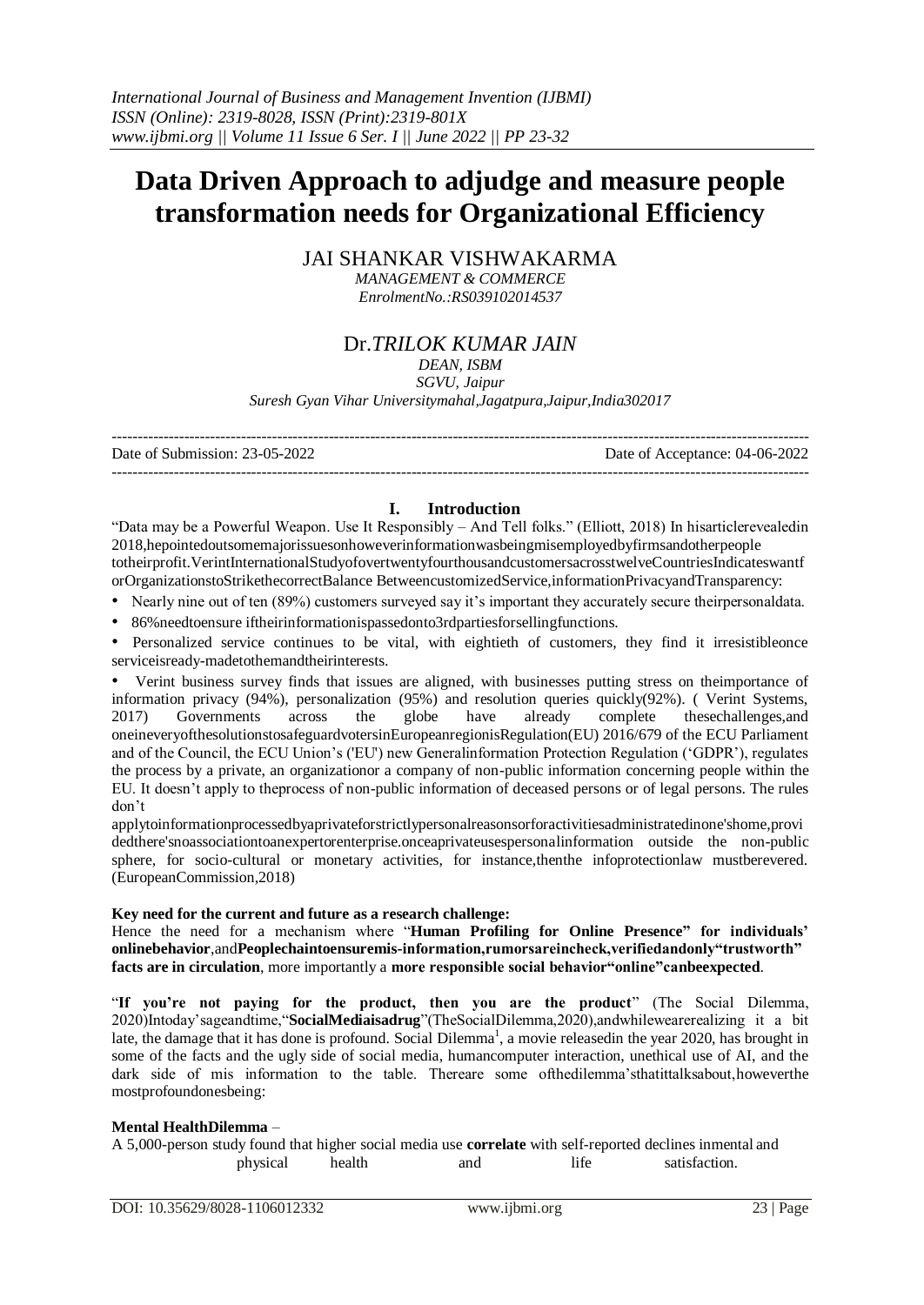Face-to-facesocialinteractionsenhancewell-being. With the omnipresence of socialmedia, necessary queries havearisen regarding theimpactof on-line social interactions. withinthe gift study, we tend to assessed the associations of each on-line and offline social networkswith many subjectivemeasuresofwell-being. wetendto used three waves(2013,2014,and2015) ofinformation from fivethousandtwohundredeightsubjects withinthe acrossthenation representative Gallup Panel Social Network Study survey, together with social networkmeasures, together withobjectivemeasuresofFacebookuse. wetendto investigatedtheassociationsofFacebookactivityandreal-worldsocialnetworkactivitywithself-reportedphysical health, self-reported mental state, self-reported life satisfaction, and body mass index.Their results showedthatoverall, theutilization of Facebookwas negatively relatedto well-being. forinstance,a 1-standarddeviation increase in "likes clicked" (clicking "like"on somebody else's content), "links clicked" (clicking a link to a different website or article), or status updates" (updating one's own Facebook status) was related to a decrease of 5%–8% of acustomary deviation in self-reported mental state. These related to a decrease of 5%–8% of acustomary deviation in self-reported mental state. These associationswere strong to variable cross-sectionalanalyses, still on 2-waveprospectiveanalyses. Thenegative associations of Facebook use were appreciated or larger in magnitude than the associations of Facebook use were appreciated or larger in magnitude than the positiveimpactofofflineinteractions, that suggestsan attainable trade-off betweenofflineand on-line relationships.(HollyB. Shakya, 2017)

#### **Democracy Dilemma**–

The# ofnations withpolitical misinformation campaignsonsocial mediadoubled withinthe pasttwoyears.

NewYorkTimes,mentioned,theresearcherscompiled data fromnewsorganizations,civilsociety teams and governments to form one in every of the foremost comprehensive inventoriesof misinformation practices by governments roundthe world. They foundthat thequantity ofnations with political misinformation campaigns quite doubled to seventy within the last 2 years,withproofofaminimumofoneorganizationorgovernmententityineveryofthese countries participating in social media manipulation. additionally, Facebook remains the No. one social network for misinformation, the report aforementioned. Organized info campaigns were found on the platform in fifty-six countries. However, the analysis shows that use of the ways, that embrace bots, faux social media accounts and employed "trolls," is growing. (Davey Alba, 2019)

1 https:/[/www.thesocialdilemma.com/](http://www.thesocialdilemma.com/)

#### **Discrimination Dilemma**–

64% of the people that joined extremist teams on Facebook did therefore as a result of thealgorithmssteeredthemthere.

According to a Wall Street Journal report, Facebook determined to require no important actionwhen internal analysis incontestable that its algorithms were stoking political orientation anddivision.onein allFacebook'sinternal displaysfrom2018expresslydeclaredthatitsalgorithms

–thatboostboundcontentthattargeteduserscouldalsobeadditionalprobablytomovewith–areexasperating discordant behavior and would still do therefore, the report aforementioned. "Ouralgorithms exploit the human brain's attraction to divisiveness. If left unbridled, Facebook wouldfeed users additional and additional discordant content in a trial to achieve user attention andincrease time on the platform," one slide browse. A separate 2016 study written by Monica Lee,anindooranalysisperson,foundthatsixtyfourpercentofindividualsWHOhadjoinedassociateextremistclusterontheplatformdidtherefore as aresultoftheclusterwas promotedbyFacebook'sautomaticrecommendationtools. (Editorial,2020).

Additionally, in another report revealed within the same media, states that Facebook has insistedthat it'll still allow lies in political advertising on its platform, despite searing criticism, because itannounces new options to relinquish users a minimum of some management over political adsbestowed to them. Given the premise, we want to act and produce in a very resolution to thosedilemmas. The terribly essence and magnitude of those issues is thus large that we would not bereadytosolveitinonego,butwewilltryandaddressitviatechnology,theexactsamethatcreatedit,hasthesolutiontothat, inconjunctionwithacombinationofhumanintelligence.**"Socialmediastarts to dig deeper and deeper down into the brain stem and takes over kids' sense of self-worth and identity**" (The Social Dilemma, 2020), it's time we brought in **ethical AI, Human Profiling for Online Presence**,and**humanintellect**tothemixsothatwecancreate"**trustworth**"informationthatisnotcreatingunduebias,bu tonlystrainsoutfacts,dataandleavesthejudgementto the individual without orchestrating facts to the platform owner's advantage. In accordance tothechallenges,awaytobringmoralconducttoonlinebehaviorvia"Human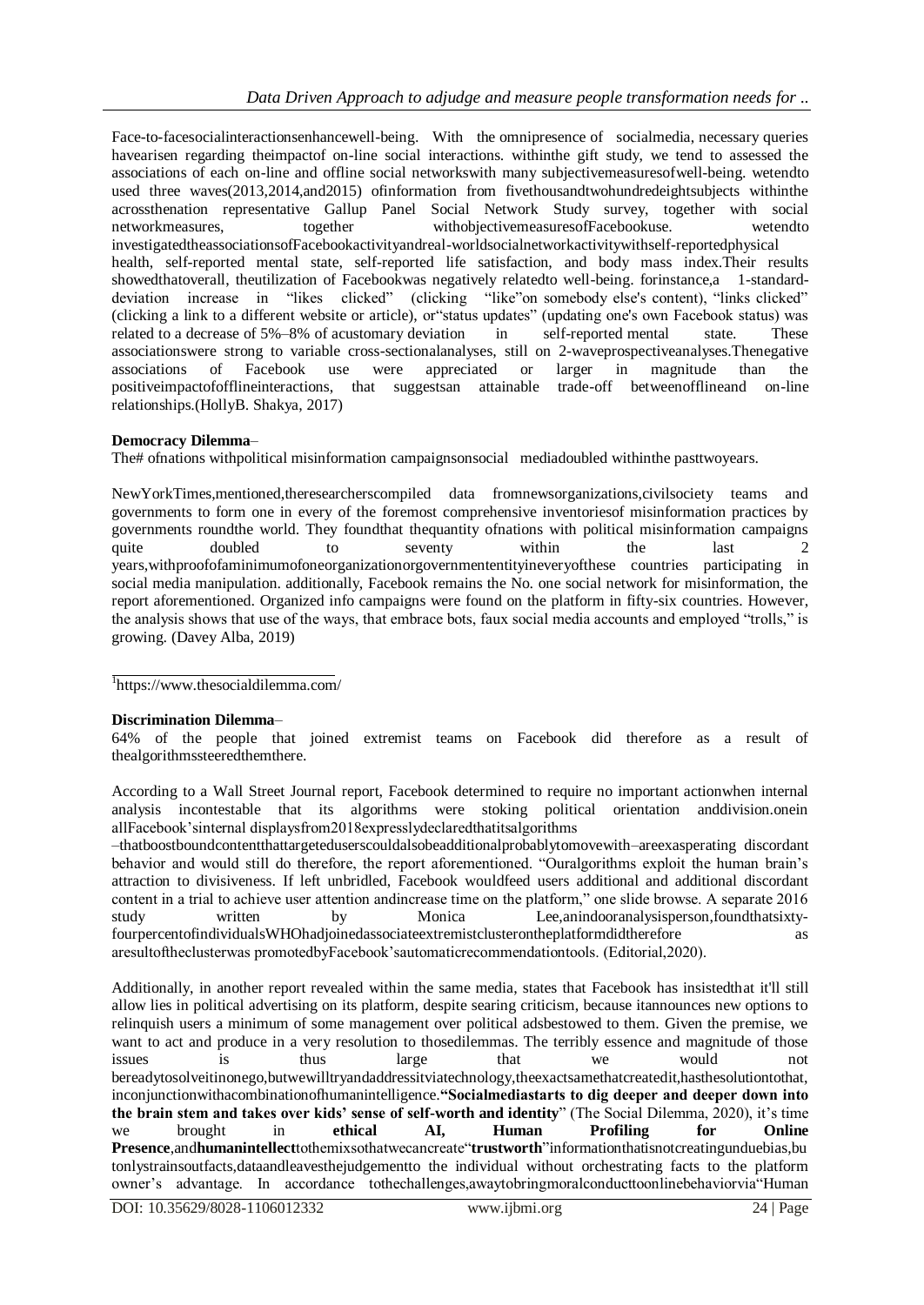Profiling for Online Presence"thatcan be trusted and people adhere to, will be an attempt to solve a lot of defamation, hate speechandmore, online.

**Keywords:** *EthicalAI, Human Profiling for Online Presence, Human Profiling for Online Presence Facebook, Peoplechain, Trustworth, FakeNews, India, Social Media, Mis information, Social Dilemma, GDPR, Anxiety, Depression, Mental Health, Online Behaviour, Cognitive Bias, Cognitive Bias Modification, Online Reputation Management*

#### **II. Literature Review**

In terms of some of the research around work of importance around the topic of digitalreputation,andcognitive biasmodificationthereare some papers asbelow:

In their research (Eryarsoy, 2015) they called out the need for a digital reputation of companiesas the internet and social media presence dominates the reputational factor. Their pivotalresearch question was on how to represent digital reputation of any organization in a digitalparadigm. Their approach was a quantitative methodology to collect data from social sites,company webpages,blogs,wikisetc.about a company andrankthemagainst eachother.

However, what their research wasn't addressing was, how do we manage the same construct foranindividual, factcheckanduseofAItodiffusefake news.

In other research, focused on cognitive bias, decision styles, and how they impact an individual(Gloria Phillips-Wren, 2019) it was discussed that systems and the platforms must help theindividual decisionmakersthinkrationally.Theybroughtoutthe pointthatCognitivebiasesareclosely related to how we human beings decide. Hence the idea to ensure that the biases are notfueled by mis information, and fake news, it's important to build a system that can easily helpremove un verified data and only let the verified, checked and trust worth information reach theendusers.

Harvard BusinessReview,also published anarticle(Jack B.Soll,2015)wheretheauthorsexplained how one can overcome their own biases. Most of the times online users are overconfident about the information they already have and give it more weight than anything else,and we cannot see the future that clear hence we believe whatever is being presented. The belowimage is agoodrepresentationoftheirwork:

#### **How to Prevent Misweighting**

When we give too much or too little significance to the information we have, our decisions may suffer. It's a problem with all types of bias, but these tactics can help.

| UTILITY                   | <b>EXAMPLES</b>                                            |  |  |
|---------------------------|------------------------------------------------------------|--|--|
| Improve judgment          | • Orchestras have players audition behind a screen         |  |  |
| by eliminating            | to prevent gender bias. After this became standard         |  |  |
| the influence             | practice, female membership skyrocketed from 5%            |  |  |
| of stereotypes,           | in 1970 to nearly 40% today.                               |  |  |
| idiosyncratic             | . Many professors ensure fair grading by covering up names |  |  |
| associations, and         | (or asking an assistant to do so) before evaluating papers |  |  |
| irrelevant factors.       | and other assignments.                                     |  |  |
| Reduce errors due         | • Venture capitalists often use a set list of criteria     |  |  |
| to forgetfulness          | to vet entrepreneurial pitches.                            |  |  |
| and other memory          | • Savvy hiring managers assess candidates by conducting    |  |  |
| distortions by            | structured interviews (they're much more accurate          |  |  |
| directing our             | predictors of performance than open-ended interviews).     |  |  |
| attention to what's       | Because there's a standard way to rate responses,          |  |  |
| most relevant.            | people can be easily compared on various dimensions.       |  |  |
| <b>Ensure consistency</b> | · Banks and other lenders use scoring algorithms           |  |  |
| by predetermining         | to predict consumers' creditworthiness.                    |  |  |
| how much emphasis         | • Taking a page from professional baseball, employers      |  |  |
| each piece of             | are starting to use algorithms in hiring. One study showed |  |  |
| information               | that a simple equation for evaluating applicants           |  |  |
| will get."                | outperformed human judgment by at least 25%.               |  |  |
|                           |                                                            |  |  |

SOURCE JACK B. SOLL, KATHERINE L. MILKMAN, AND JOHN W. PAYNE

C HBR.ORG

## *Figure2:HowtoPrevent Misweighting(HBR)*

#### **Research Gaps, Objectives and Suggestions:**

Theobjective oftheresearch istodevelop,andimplementaworkingsolution/model thatcan:

- DetectFalseNewsfrom variousonlinemedias
- DetectvariousBiases
- Gamifyuser'scollaborationto givethemreputational scores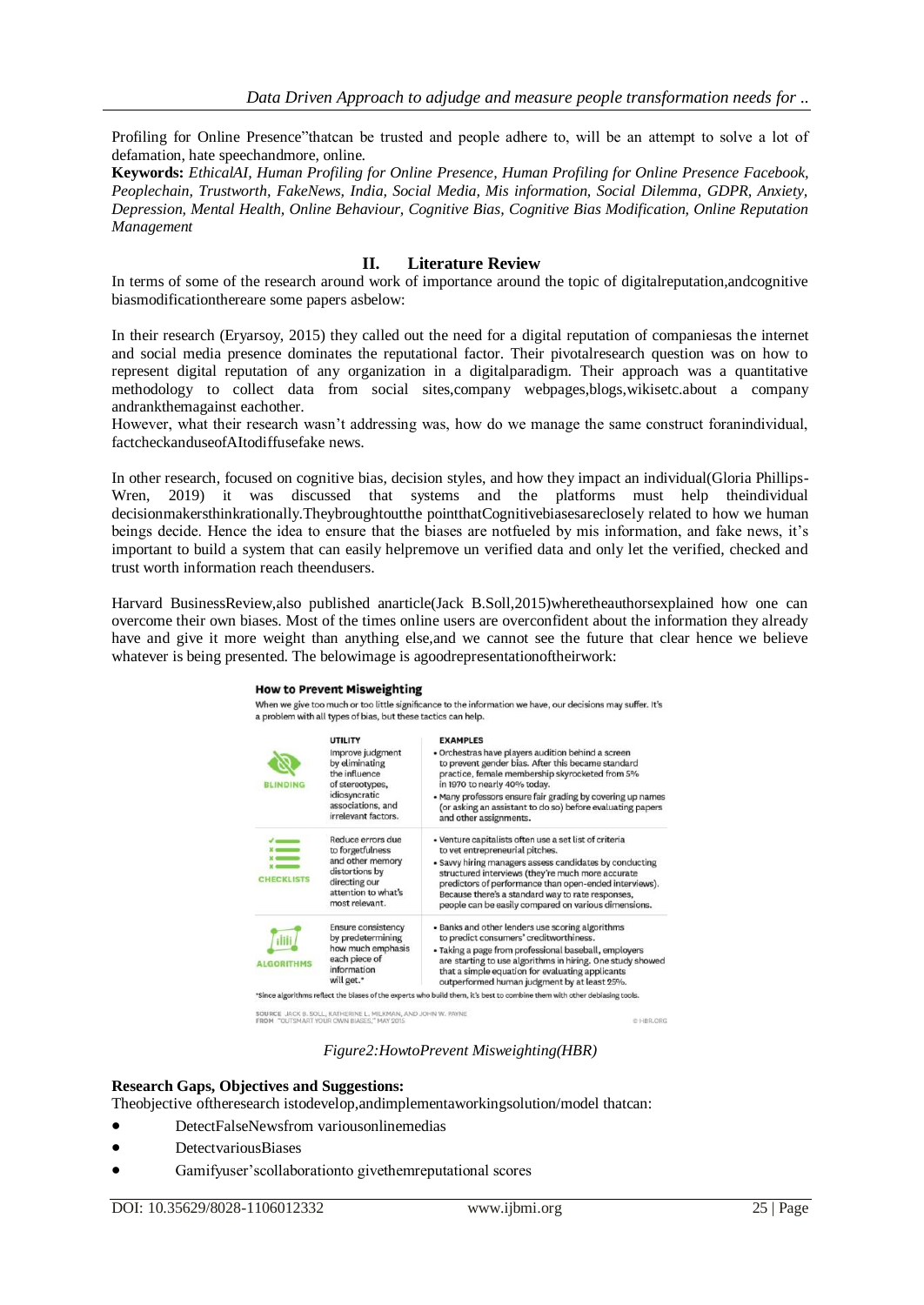- Higher the score = Better the individual's online behavior and participation to strain outfalse rumors andnews
- Create a PeopleChain to map along with AI to confirm the authenticity of the news /informationonline
- Beabenchmark methodandmodefor"Human Profiling for Online Presence"forOnlinemedia
- ProvideaTrustworthscore to newsand informationonline

ContentIntelligencereducesmediadistortionbydistillingtopicalnewsintosalientinformationwith confidence,whilealso identifyingslantandalignment ofeach contentsources.

- Ingestoftopical'news' fromselectsources
- Analysisand comparison ofcontent,adjustedforsourcebiasscore.
- Presentationof simplifiedsalientinformation
- Sourcecontent ratingforbiasand alignment withpolitical agenda

In addition to the above we will then decipher the activities of the user, the type of content s/he isengagedin,andaccordinglyprovidea"Human Profiling for Online Presence".

**Social AI** is core to user engagement, delivering a managed, safe and positive experience, whilealsobuildingdepth/validityinuserdata:

- Validateuseridentity,location,person
- Maintain publicanonymity
- Gamifyuserengagement
- Createa'safe-space'
- Enablefreeexpression ofcredibleopinions
- Maximizedepth ofuserdata

#### **III. Research Methodology**

Given this is a Data Science (Cleveland, 2019) challenge and there would be a need to establishthe facts in order, bring in the right process to structure the data, aggregate data for individualsfrom various sources, eliminate biases, and more, then be able to give scores which will lead toan index of scoring for individuals, we will approach this problem with an established datascience approach(Rollins,2015),howeverwithtwistofourownapproach.

The approach that we propose is as illustrated below, where the focus is not just research, butbringing in a lot of AI and Data Science approach to solving a real-world problem that is veryprominentatthis ageandtime.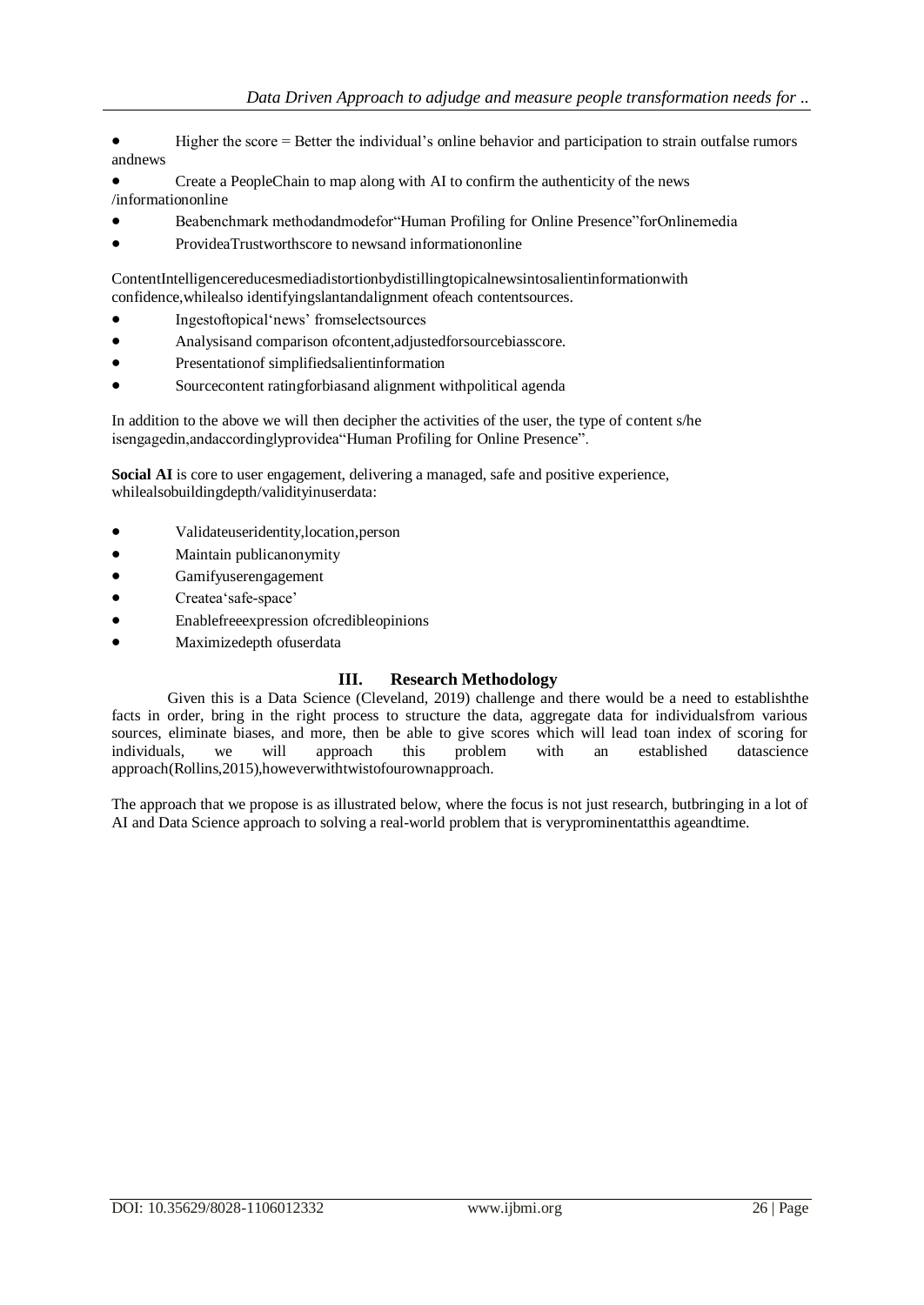

*Figure3:ResearchMethodologyforHuman Profiling for Online Presence,PeoplechainandTrustworth* **FrameworkofStudy–ResearchDesign and Sampling**

Basedonthewhatwearetryingtoachieve,whichisgoingtobe**exploratory research**withdatabeing the driving force for insights, we are going to take a data science approach for establishingfactsanddeducingcorrelationfollowingwhichthesolutionwillbepresented.

The idea of the framework is keeping it repeatable considering the problem; where threats willcontinuetohavenewnessand themodelofpeoplechain andHuman Profiling for Online Presencewillneed tomatch and follow closely to be relevant, we are proposing the data science methodology assuggestedbyIBM.(Rollins,2015).

#### **Thepremise ofthisresearchbeing the hypothesisasbelow:**

 $H<sub>0</sub>$ 

Riseofsocialmediahasmadeanadverseimpactonphysicalwellbeing,socialwell-being,andhasadversely affected information reliance and its accuracy, along with the people who use them fortheiranalysis.

#### $H<sub>1</sub>$

While research has extensively been conducted to prove the correlation of the social media vs thewellbeing (Holly B. Shakya, 2017), there is no considerable work being done on how to controlthis"**eDemic**"ofonlineabuseof factsandmisinformation,bringin"**responsibleonlinebehavior**" by bringing in reputational wellbeing for the individual. Hence the need is immediatetobringinsuchamatrix, scale andmodelthatcanhelpbringasenseofresponsibilityratherthancallousposts,intheironlinebehaviorandengagement.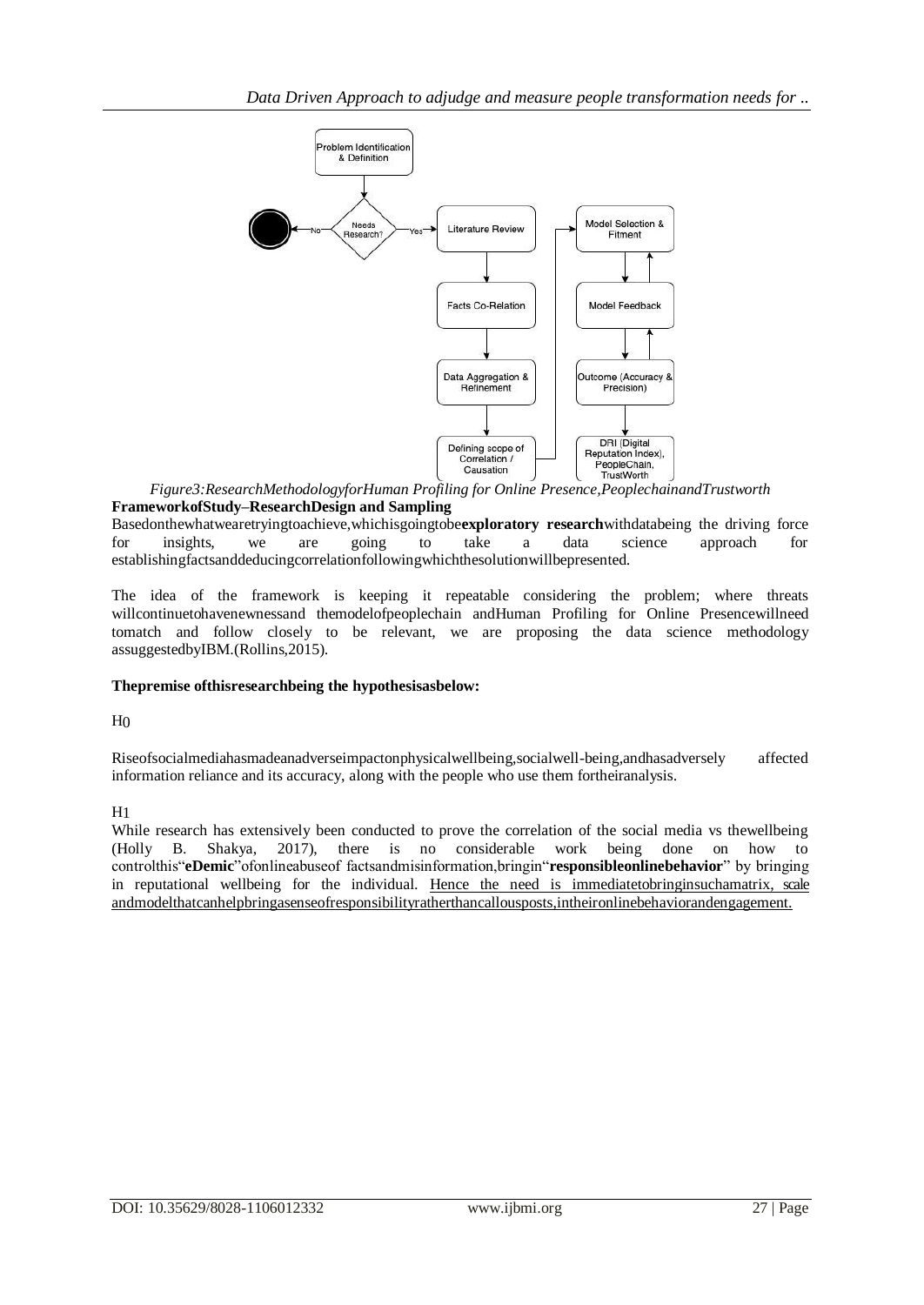

*Figure1:FoundationalMethodologyforDataSciencebyIBM(Rollins,2015)*

#### **Design of Experiment**

To set the basis of this research I have taken the liberty to use the construct of America in OneRoom (CDD, 2019), a national experiment which was conducted by Stanford CDD, where by523 voters were sampled (stratified) from across the country and stationed at Dallas fordiscussions on civil matters from Immigrations, Healthcare, and Foreign Policy, to Tax &Economy. The highlight of the experiment was to showcase how biases cloud your judgementandavailabilityofperspectives andinformationcanhelpyousteerright.

ThemassexperimentwasconductedduringSeptember19-22, 2019,wheresamplemetinsmallgroups in a moderated session and shared their views against experts and politicians from bothDemocrats and Republicans. There was a control user group of 844 participants who addressedtheexact samequestionsasthesample,and wasrecruitedby NORC(UniversityofChicago).

#### **Sample Results & Findings for bias experiments by CDD**

The findings are showcasing the impact of how informed people gets through biases. The tablebelow compares the number of correct responses of deliberation participants before deliberation(T1)and afterdeliberation(T2).Correct answersarementioned inparenthesisand thestatisticalsignificance was reached using popular paired t-tests. Percentage represents sample whoansweredright.Numbersin parenthesisarethesizeofthesample.+p≤0.1,\*p≤0.05,\*\*p≤0.01, \*\*\*p≤0.001.

#### **Participants**

|                                                                                                                  | T1%           | T2%           | Change    |
|------------------------------------------------------------------------------------------------------------------|---------------|---------------|-----------|
| Which political party holds the majority in the Senate?<br>[Republican]                                          | 74.4<br>(389) | 72.3<br>(378) | $-2.1$    |
| Which political party holds the majority in the House?<br>[Democrat]                                             | 71.5<br>(374) | 69.6<br>(364) | $-1.9$    |
| About how many undocumented immigrants are in the<br>US?<br>[10 million]                                         | 20.5<br>(107) | 74.0<br>(387) | 53.5***   |
| Which of the following countries is NOT part of the Paris<br>Agreement on the environment?<br>[All of the above] | 32.1<br>(168) | 48.6<br>(254) | $16.5***$ |
| The Affordable Care Act allows which of the following?<br>[All of the above]                                     | 57.0<br>(298) | 60.0<br>(314) | 3.0       |
| What percentage is the highest tax rate for capital gains<br>taxes?<br>[20%]                                     | 24.5<br>(97)  | 46.8<br>(93)  | $21.8***$ |
| Which of the following organizations dealing with trade<br>has the most countries?<br><b>IWTOI</b>               | 40.5<br>(212) | 49.7<br>(260) | $9.2***$  |
| <b>Knowledge Index</b>                                                                                           | 45.8          | 60.1          | $14.3***$ |

*Figure4:KnowledgeGainTableonParticipants*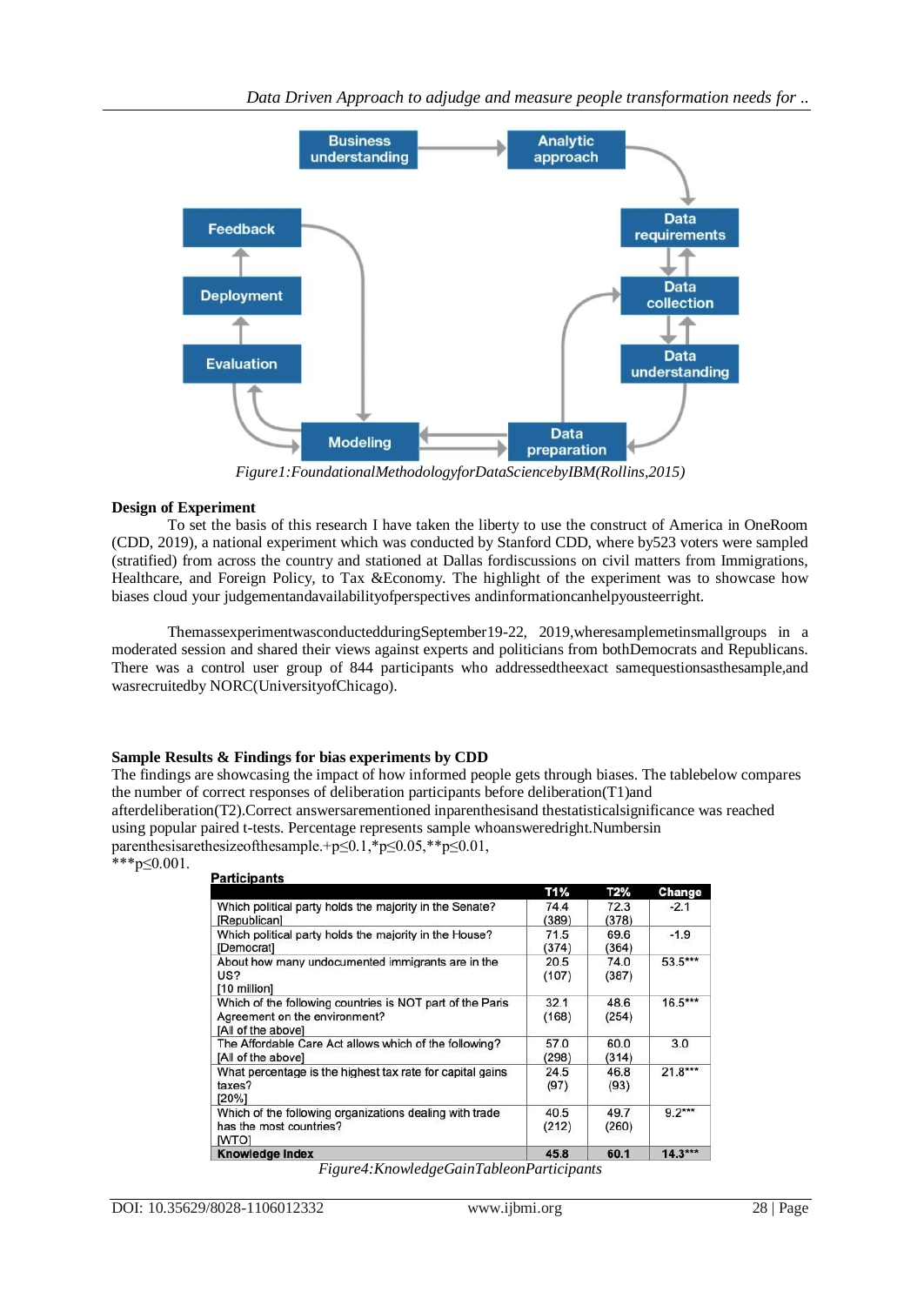

*Figure5:Democrat andRepublicanpolarizationviewonall proposalsbeforefactual discussion*



*Figure6:DemocratsandRepublicanviewsafteropendiscussions*

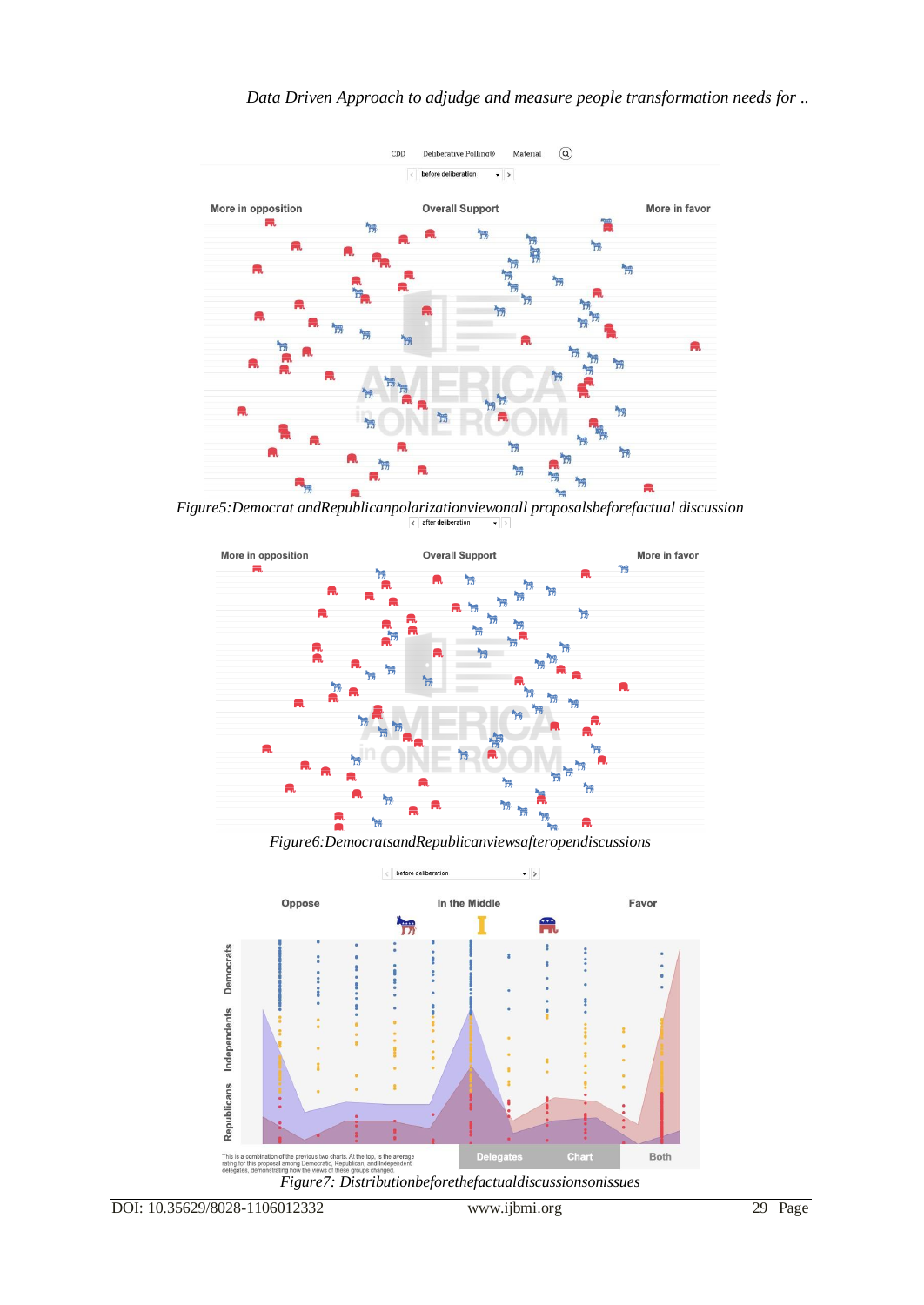

#### **Research Timeline (proposed)**

The expected and proposed timeline for this study is as below:



## **Progress Thus Far**

I have already started working on the hypothesis and even developed a platform which is now live which embodies this work.

A sample implementation of one of the objectives of gamification and stance detection is shows under in Figure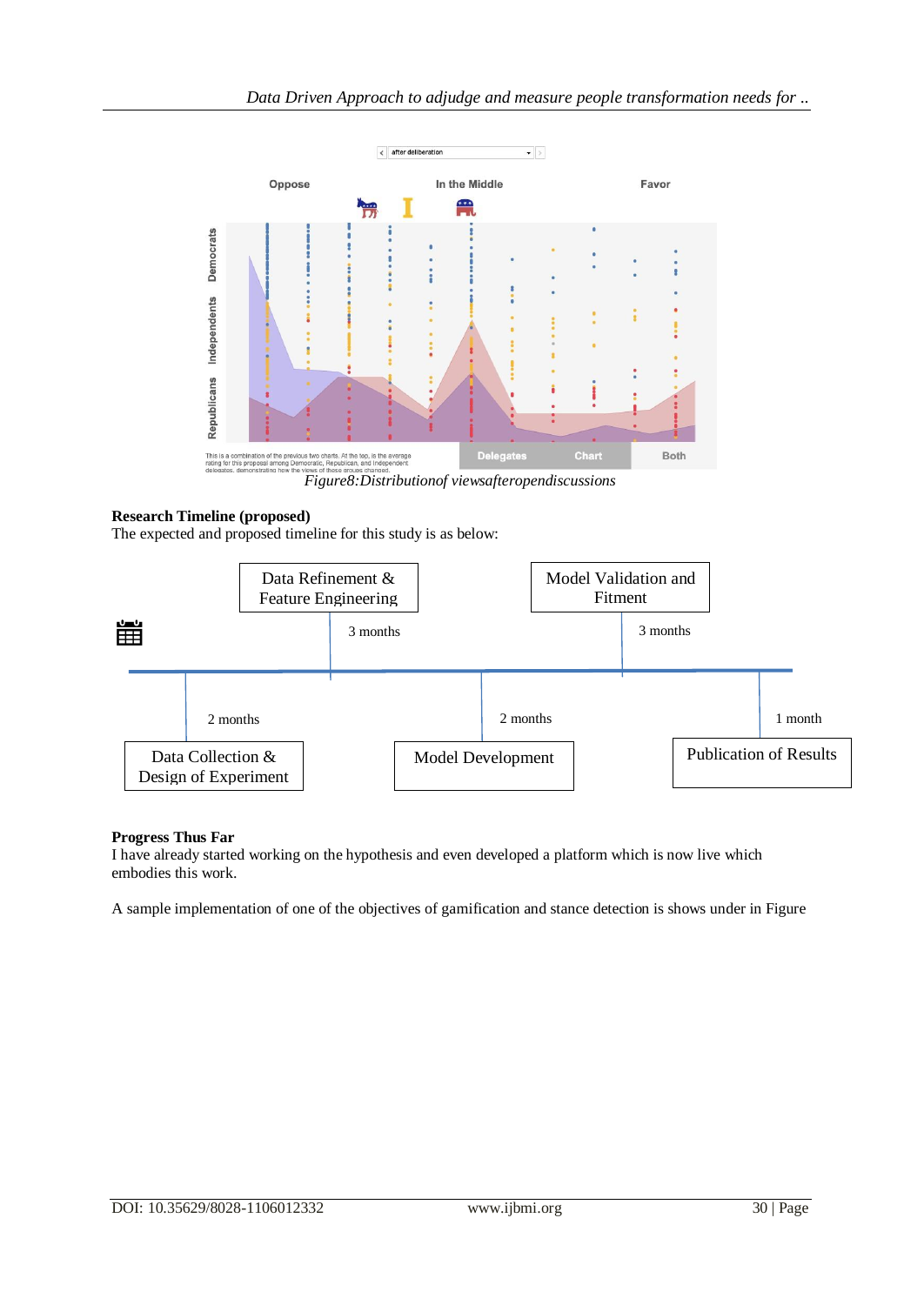

*Figure 9: Sunburst view of the debate and the keyword on various stance*

The application of the concepts are already available on a product I worked on, based out of Canada.

## **<https://canada.citizn.world/signup>**

## **Data Collection and Design of Experiment hence has been completed and tested.**

#### **Expected Benefits of the Research and associated impact for Academia**

The idea of America in a room is what I have taken to a technology construct to address biases,via data driven approach. Instead of the people in a room, I intend to bring anonymous users in adebateroom,discusstheirviews,like,comment,share,and moreoftheirviewsand factsonline, thereby I bring all their activities data to a Trustworth and PeopleChain model. I have built avery basic level user gamification that tracks a user, and eventually scores their activities overtime leading to an elevated user whose actions are seen with respect and this is where HOPE(Human Profiling for Online Presence)willbedrivingtheonlinebehavior.

## **Works Cited**

- [1]. VerintSystems,2017.*BusinessWire.* [Online]
- [2]. Availableat:https:[//www.businesswire.com/news/home/20170307005123/en/Global-Study-Ten-](http://www.businesswire.com/news/home/20170307005123/en/Global-Study-Ten-)
- [3]. Consumers-Concerned-Data-Security[Accessed 23December2020].
- [4]. CDD,S.,2019.*America in OneRoom.*[Online]
- [5]. Availableat:https://cdd.stanford.edu/2019/america-in-one-room-results/#overall-results[Accessed6January2021]. [6]. Cleveland, W. S., 2019. Wikibooks. [Online]Available at:
- [6]. Cleveland, W. S., 2019. *Wikibooks*. [Online]Available at: [7]. https://en.wikibooks.org/wiki/Data\_Science:\_An\_Introduc
- [7]. https://en.wikibooks.org/wiki/Data\_Science:\_An\_Introduction/A\_History\_of\_Data\_Science#:~:text=The%20term%20%22Data%20 Science%22%20was,is%20attributed%20to%20William%20S.
- [8]. [Accessed25December2020].
- [9]. DaveyAlba,A.S.,2019.*NewYorkTimes.*[Online]
- [10]. Available at: https:[//www.nytimes.com/2019/09/26/technology/government-disinformation-c](http://www.nytimes.com/2019/09/26/technology/government-disinformation-)yber-troops.html
- [11]. [Accessed 20 December2020].Editorial,E.,2020.*E&T.*[Online]
- [12]. Available at: https://eandt.theiet.org/content/articles/2020/05/facebook-did-not-act-on-own-evidence-of-algorithm-drivenextremism/#:~:text=According%20to%20a%20Wall%20Street,were%20stoking%20extremism
- [13]. %20and%20division.&text=He%20is%20thought%20to%20be,to%20fact%2Dchec[Accessed20December2020].
- [14]. Elliott, T.,2018. *DigitalistMag.*[Online]
- [15]. Availableat:https:[//www.digitalistmag.com/future-of-work/2018/02/05/data-is-powerful-w](http://www.digitalistmag.com/future-of-work/2018/02/05/data-is-powerful-)eapon-use-it-responsibly-tell-people-05826064/
- [16]. [Accessed23December2020].
- [17]. Eryarsoy, S. E. S. a. E., 2015. Generating Digital Reputation Index: A Case Study. *Procedia - SocialandBehavioralSciences,*Volume195, pp.1074-1080.
- [18]. EuropeanCommission,2018.*ECEUROPAEU.*[Online]
- [19]. Availableat:https://ec.europa.eu/info/law/law-topic/data-protection/reform/what-does-general-data-protection-regulation-gdprgovern\_en
- [20]. [Accessed23December2020].
- [21]. Gloria Phillips-Wren, D. J. P. a. M. M., 2019. Cognitive Bias, Decision Styles and Risk AttitudesinDecisionMakingandDSS.*JournalofDecisionSystems,*28(2),pp.63-66
- [22]. Gloria Phillips-Wren, D. J. P. a. M. M., 2019. Cognitive bias, decision styles, and risk attitudesindecisionmakingandDSS.*JournalofDecisionSystems,*28(2),pp.63-66.